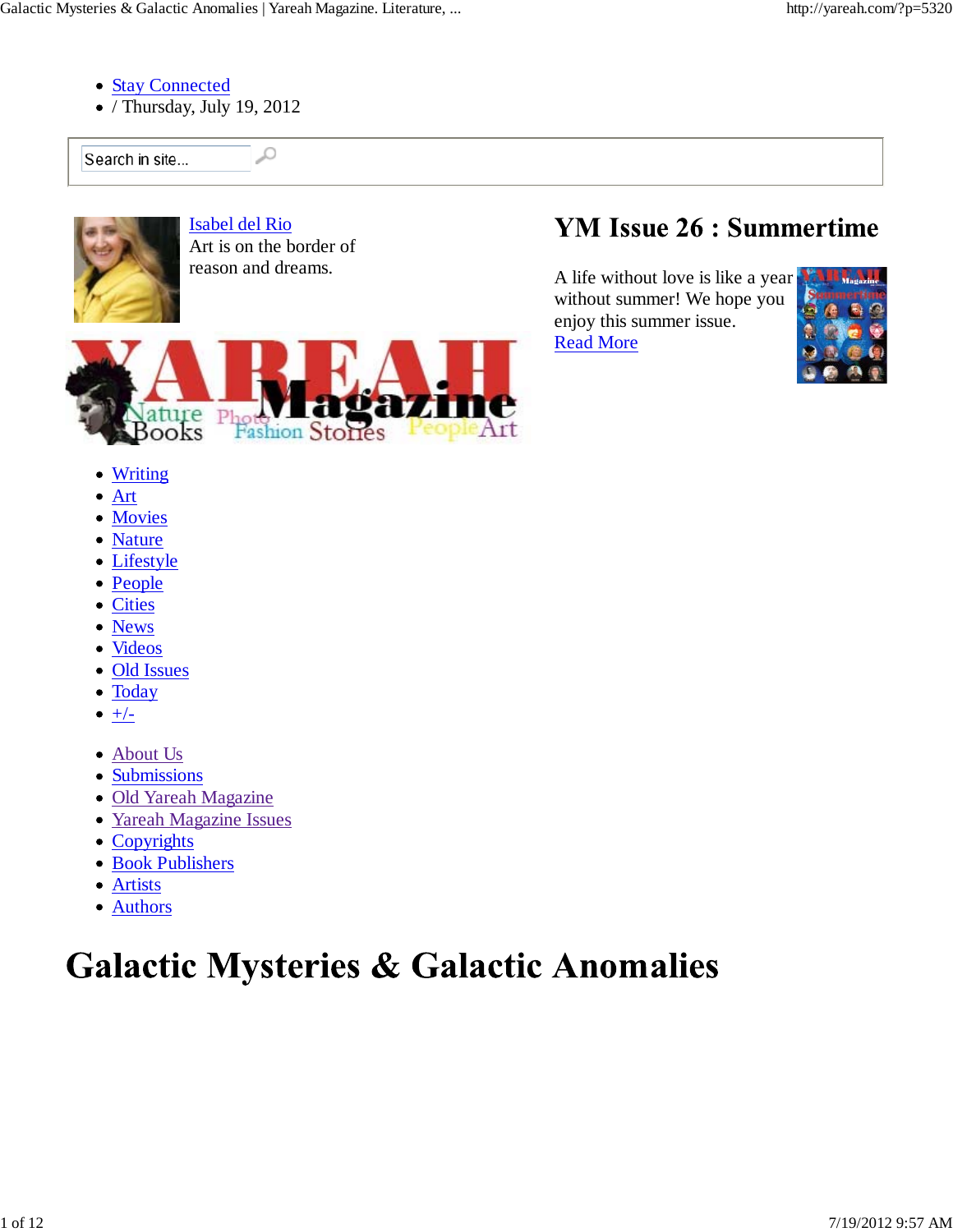









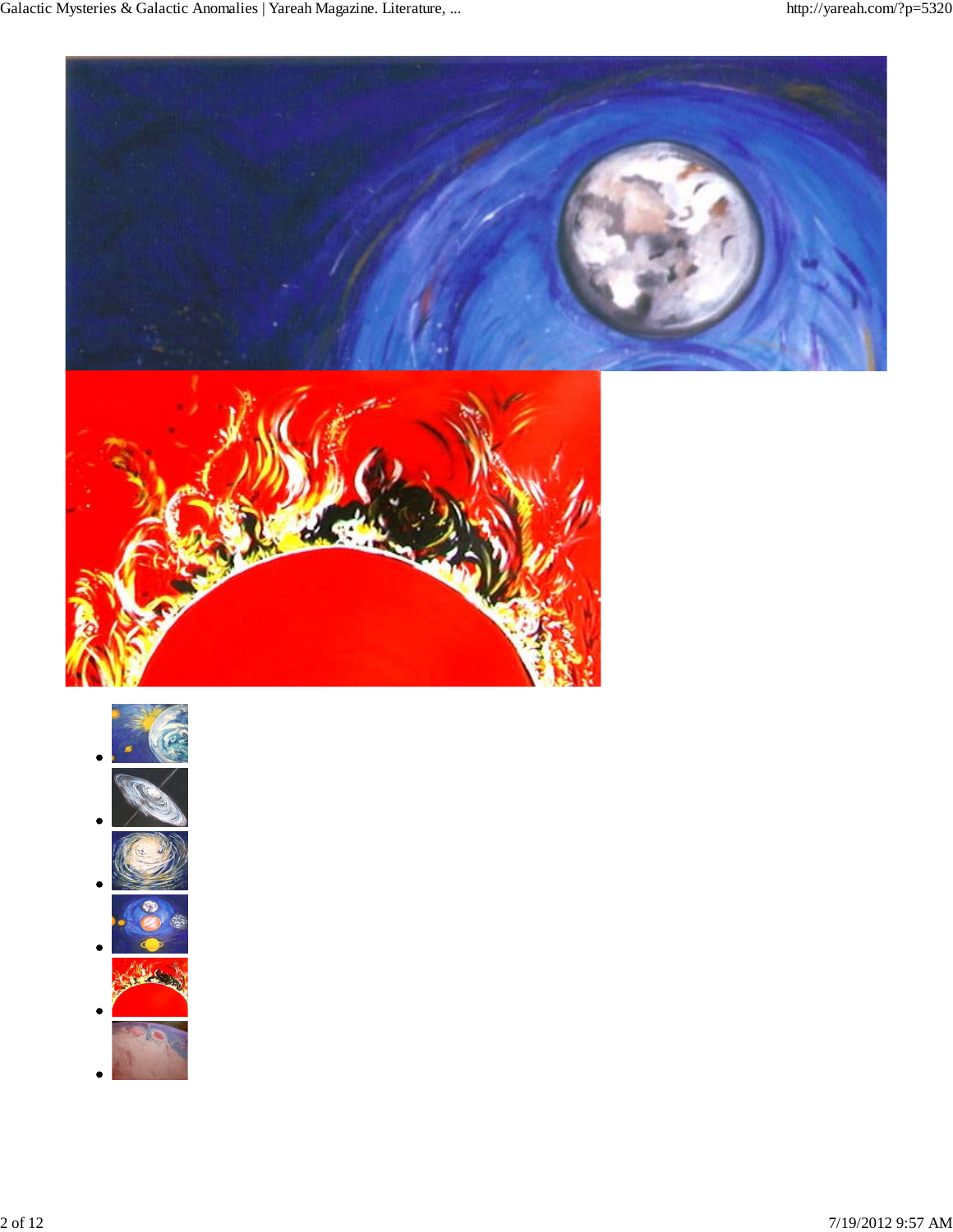

Black Hole Caught Red Handed, by Leah Lubin

#### *A series of six paintings exploring the emotional aspect of galactic anomalies*

Leah Lubin is an innovative artist and writer who has already published in Yareah magazine: 'Blue Moon over Blue Yareah' http://yareah.com/?p=4811 with some fantastic abstract paintings where she showed her expertise in dealing with the nuances of color (See 'British Flowers'; 'Cells of Growth'; 'Black and White'; 'In the Storm'; 'Swim'…). Today, she focuses on Galactic Mysteries and Galactic Anomalies. Leah Lubin has exhibited at the NASA Ames Research Center and at the Kavli Institute in the SLAC National Accelerator Laboratory, among other places in relation with space research. Why is she so interested in Cosmos? Listen to her and you will understand.

#### **Words of Leah Lubin:**

It all starts back in the seventies. I was out of art school, an artist already exhibiting my work for over four years. I was interested in the human body's energy force field and the way the body moved, sending unseen sparks of light and movement with every gesture and pose.

Before my interest in people, I had a two year period of drawing only water. The way it broke up round pebbles in streams of water or large waves on rocks. Water as small molecules of life force fascinated me.



Exploding Worm Holes & Time Travel, by Leah Lubin

During my art college period in the middle to late sixties in London, my teachers kept emphasizing that everything had already been painted by great past masters. The modern artist must use the intellect to say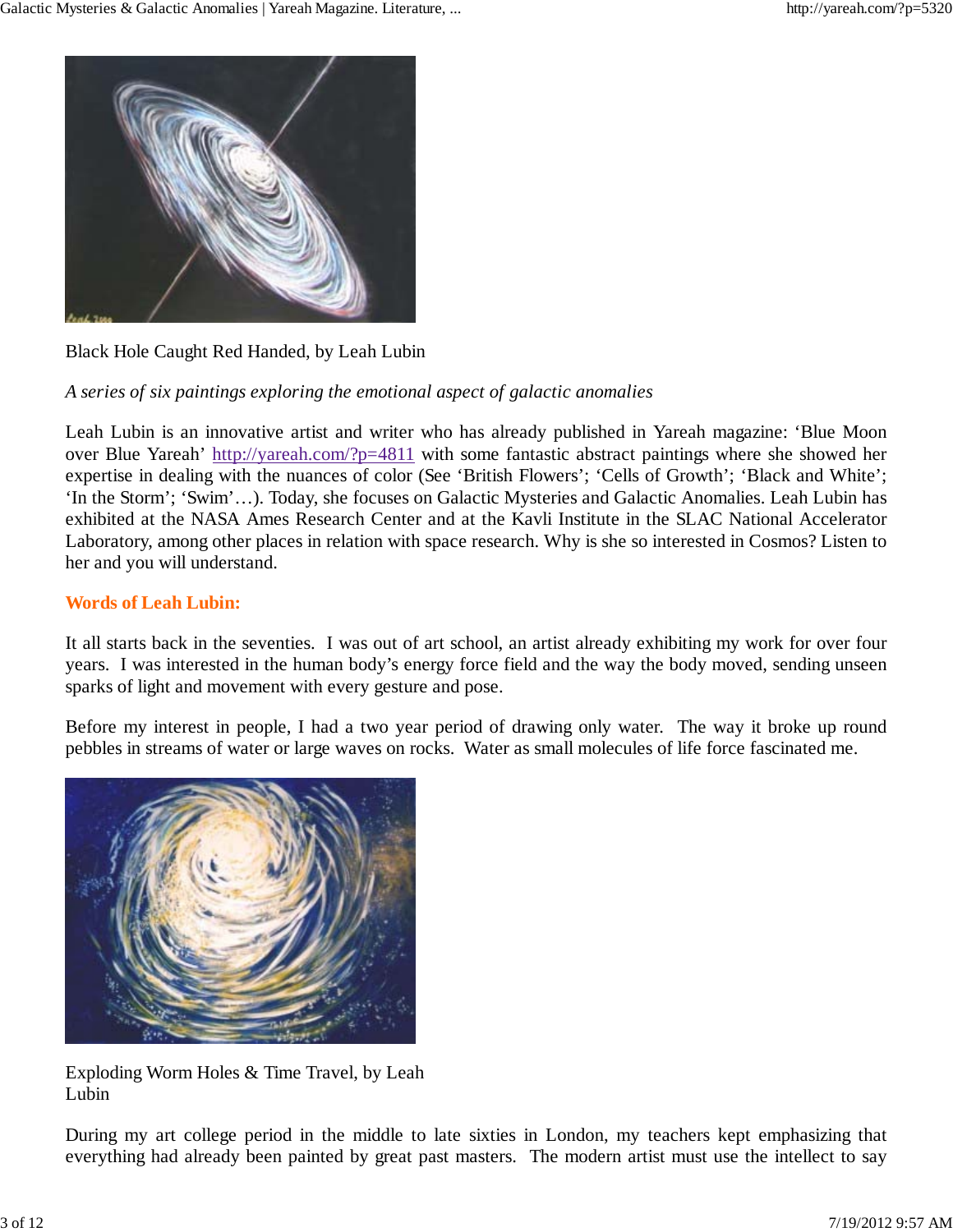something new, not only paint a great painting.

I realize that although I wanted to be a traditional painter, the traditional subjects of landscapes, figurative, still life, or abstract would not be my focus. The year was 1973 and I found myself living on the grounds of the Weitzman Institute of Science in Israel. We were a tightly knit group of privileged scientists and their families. Everything was provided from Villas and swimming pools to restaurants and movie theaters…and of course the libraries and the many science buildings.

My work [as an artist] was known about, but mainly I found conversation and interest points in common to be very limited for me.

One day I was offered a part time job at the Ulman Life Science Library which held all the new magazines and periodicals. New to me, I was amazed at the quantity and quality.

It turned out that the scientists liked to find their own magazines and that left me with nothing, but time on my hands, at least for the two afternoons per week that found me there. I did what any other artist would do...I started flipping through the magazines, looking at the pictures.

It didn't take too long before I found them. Beautiful amazing pictures, mainly photographs of the Earth, the Cosmos, the stars and the planets, black holes, galaxies and constellations.



The Great Gathering, by Leah Lubin

Within six months, I had painted my first three paintings on the subject. The first "Infinity and The Egg", a painting I still own (thank god). Then came "The Empty Planet" followed by the painting "Infinity". I was offered an art show at a downtown gallery. I accepted and agreed to show twenty-two paintings and especially feature the three new paintings I had just completed about the subject of the Cosmos.

On opening night I was made two offers on "Infinity" and "The Empty Planet". I looked across my shoulder and watched the gallery owner stick sold signs on them. I rushed over and put my own sold sign on "Infinity and The Egg".

I never saw my other two paintings again. After the art show was over, the new owners took them away.

It was many years and many different artistic influences till I painted the sky again. I arrived back to America in 1979. I was again painting the human body in action and movement, but I had started to connect the environment to man and the surroundings, which started to merge and seem so that you could no longer see the separation of energy and space between them.

After looking and looking on Earth, at man, at nature, and at physical matters. I did the next best thing. I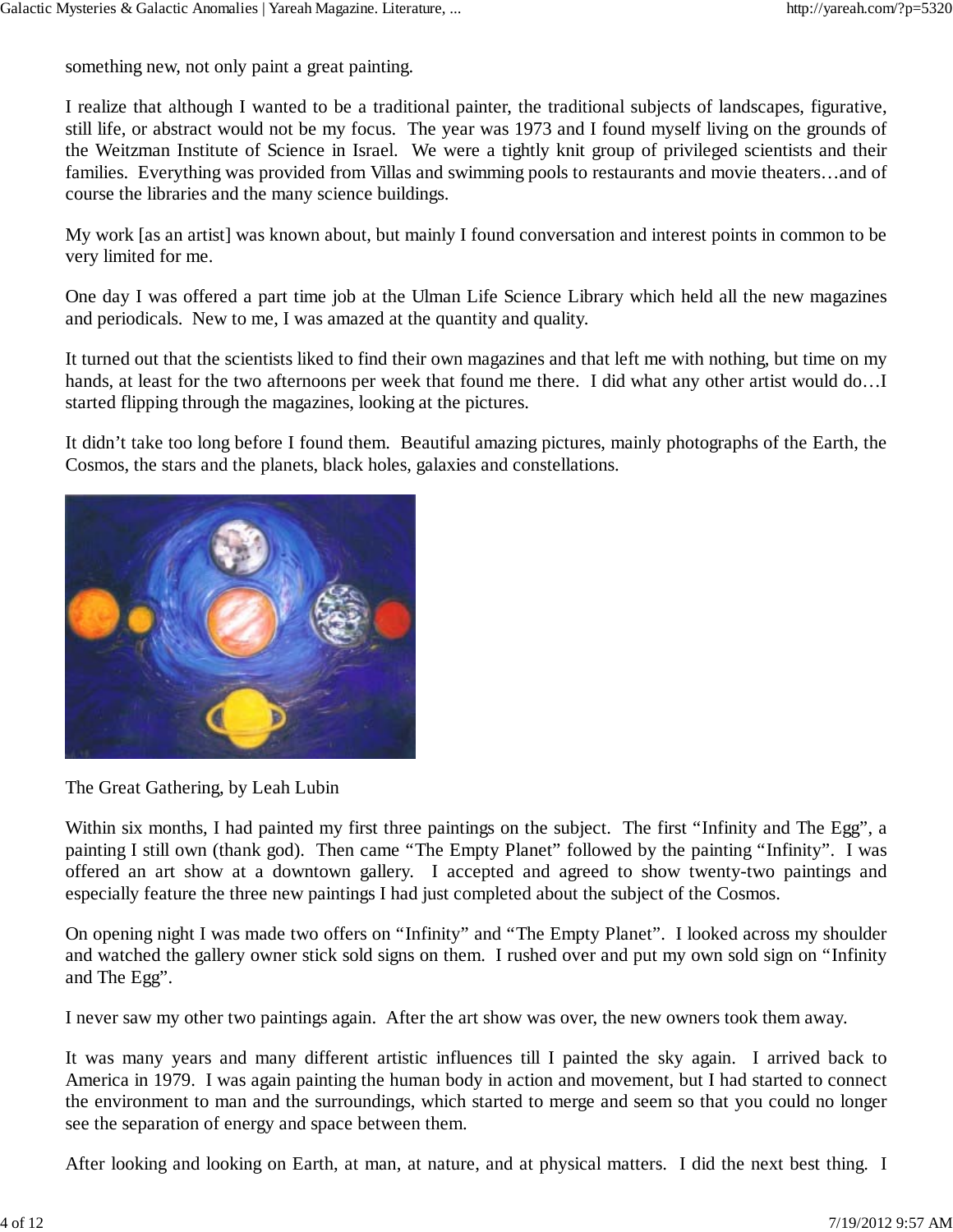looked up.

I looked up and fell in love again. It was still there…the Cosmos as beautiful as ever, constant and waiting for me to notice it again. As I turned my artist eyes and looked up, looking harder I tried to understand more this time. One thing was sure; I wasn't going to stop looking at the sky.

Life among the stars, life looking at the stars became my focus. The origins of our solar system and the secrets of the universe became my artistic challenge.



Massive Eruptions on Sun, by Leah Lubin

It was in 1984 that I painted "Between Two Worlds". A statement of our connections to all things. I was getting ready to paint my planet of choice for the next three years… Mars. Then followed by "Mars on Earth", "The Landing", and finally, in 1995, "Mars at Night." My goal was not to paint an accurate life-like Mars or even Ray Bradbury's ancient race of Martians as in his books "The Martian Chronicles" or other science fiction influences. I was interested in pursuing the question of whether life may have existed on Mars in the painting, "The Landing". Bits of Mars, the discovery of the rock ALH8400 in Antarctica.

Whether Mars ever supported primitive forms of life or still does and the speculation that microbiological life might exist in warmer conditions far below Mar's surface interested me.

It become clearer and clearer to me that I didn't and don't believe in UFOs, abductions from outer space, and spaceships from far off planets, more advanced than us.

Alien intelligence seemed to me more likely to be telepathic, a mind trip. During a recent trip to England in December of 1997, I enjoyed reading an article in the newspaper, "The Daily Mail", by the French astronomer Jacques Valee, who has been studying UFO sightings since the fifties. After 20 years, Valee reached his conclusion that aliens as seen by mankind were not from space, rather they existed in a kind of parallel dimension more like poltergeist than aliens.

It was good to find others in this "Alien Invaders", "Men in Black" world we all seem to live in. Others who believe that yes, we are alone. It's big out there, vast space and unknown worlds that belong to us humans and if we want to make "contact", try the neighbors next door, on planet Earth.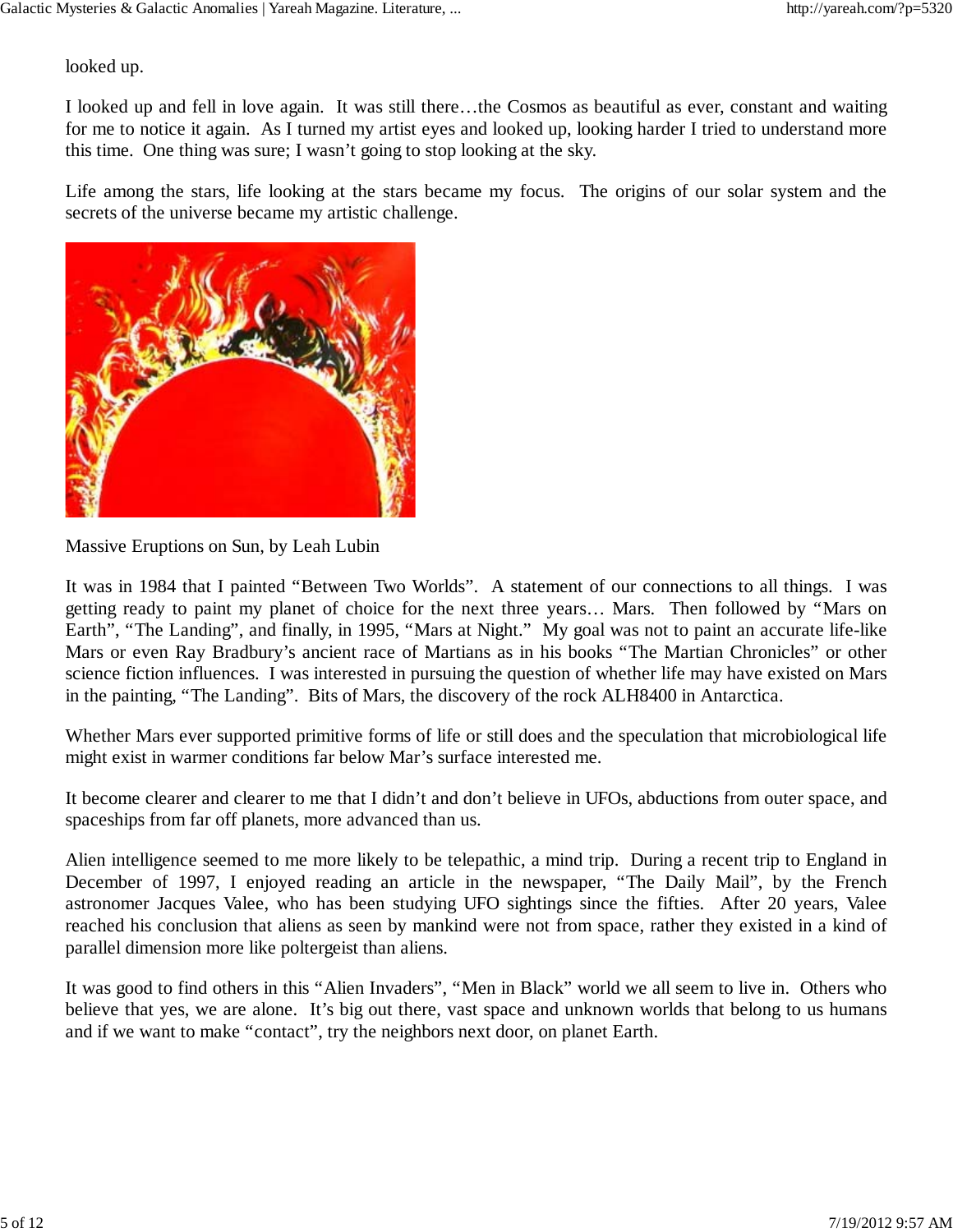

Jupiter's Turbulent Clouds, by Leah Lubin

The human species with its significance on Earth and mankind as the solo viewer of our Cosmos was the influence of the painting, "Hale-Bopp, No Spaceship Behind Me". The Hale-Bopp comet was so brilliant to see. "It's a spiritual experience. It touches the very heart of your being," amateur astronomer Thomas Bopp, was quoted on seeing the comet which reappeared 4,200 years after its last visit. But it was the talk of our country America and the world that the Heaven's Gate tragedy will be forever linked to what should have been a purely peaceful event. They believed Hale-Bopp would be accompanied by a gigantic alien spacecraft that would, as they put it on their website, "take us home to…the literal Heavens."

But my statement of purpose in painting "Hale-Bopp" was to show its beauty and uniqueness.

Us, human beings watching the Cosmos doing its thing is all there is, and that in itself is so big that we haven't even fathomed it. Knowing that we're going to find the universe full of unknown planets and new visual mind expanding experiences. The Cosmos' true purpose, I believe, is to excite and inspire us.

Charles Duke from Apollo 16 walked on the moon and looked down on our planet saying, "I can't believe the beauty of the Earth that God gave us." The first person to see the whole Earth.

It was the summer of 1997 that found me ringing the phone of NASA Ames Research Center Visitors Center curator, Jeff Cross, but it was his vision to allow me and three other artists to exhibit our work at the center in a show called "Artists Uninhibited View of Space Science". Not only did he let us in, but gave us the best spot in the house, and threw us a party.

The day we hung our work up, I'll remember forever. I walked up and down the great hall and checked the other exhibits. The large photos of the cosmos I compared to my paintings; the colors matched! I kept thinking, I was home.

Not being a scientist I am in favor of the mystery of life. As Emily Dickinson wrote "That it will never come again is what makes life so sweet." I am currently searching for any pictures or slides taken during the event called "The Great Gathering", when Mercury, Mars, Venus, and Neptune could be seen all in one line. I do believe it would make a great painting and a new challenge.

'An Open Door' is the title of Yareah magazine next issue. Different artists and authors have been giving their opinions, 'The Open Door' of Leah Lubin, no doubt, is the infinite Cosmos. Enjoy her words and paintings. A very personal art.

#### **Related Posts :**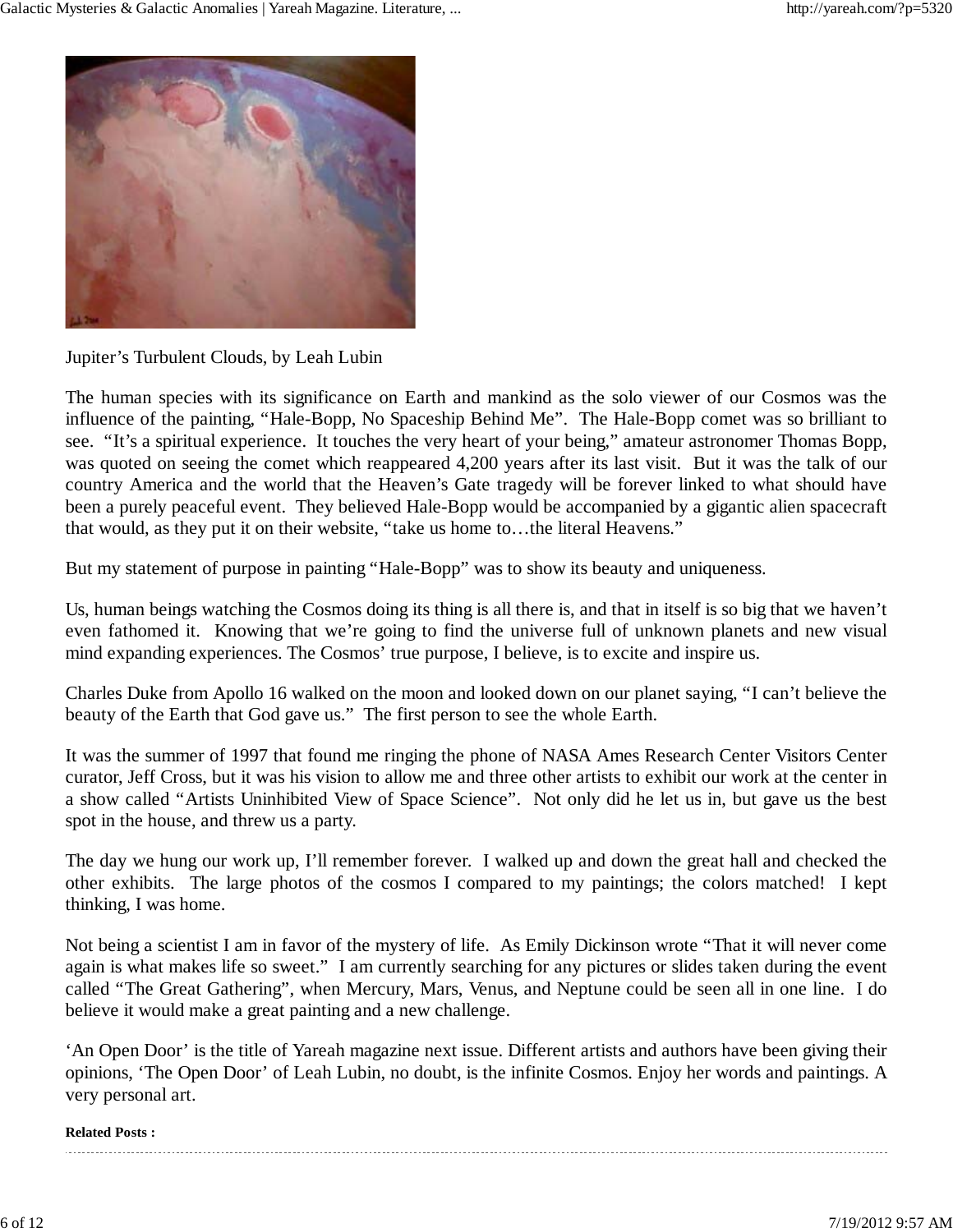Galactic Mysteries & Galactic Anomalies | Yareah Magazine. Literature, ... http://yareah.com/?p=5320





Gustav Klimt, father of the Modernism



July 14: Gustav Klimt's birthday

**Tweet**  $\langle 113$ 

#### Freelance Web Developer



Picasso as a bullfighter I Can Make Art, next book by

Elena Malec



**Short URL**: http://yareah.com/?p=5320

## **输量图 G \* 50 L2**



Posted by Leah Lubin on Jul 19 2012. Filed under Art, Frontpage, Painting. You can follow any responses to this entry through the RSS 2.0. You can leave a response or trackback to this entry



Facebook social plugin

#### **About the Author**

**Leah Lubin**

**Website:** http://www.leahlubin.com/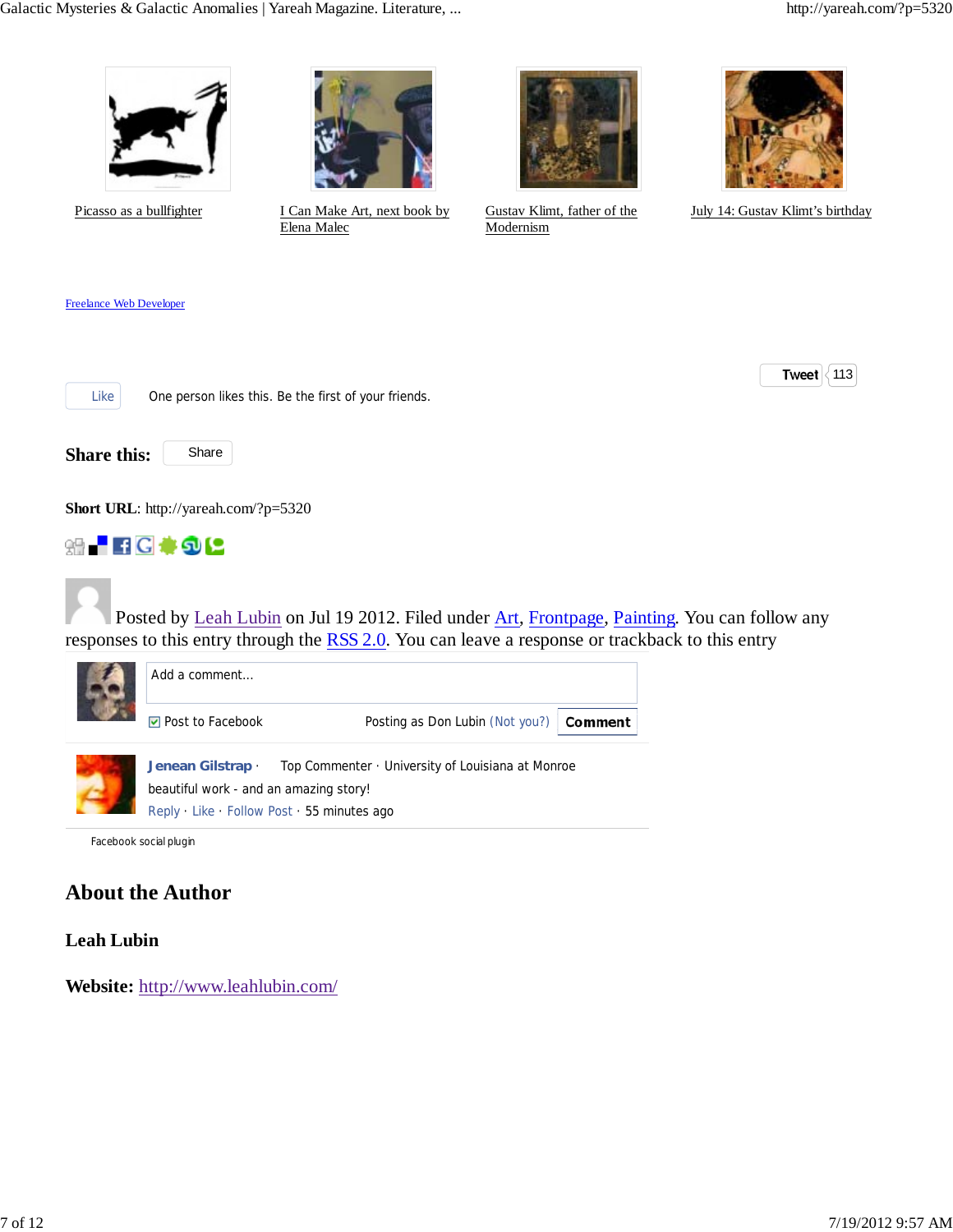$\overline{\phantom{a}}$ 



Leah Lubin is an author and artist. Born in Haifa, Israel in 1951, she moved to England when she was six years old. By the time she was 14, she knew that she wanted to be an artist, and at the age of 17, she enrolled in the Barnet College of Art, part of the London University system. She moved to the United States in 1979, and became an American citizen in 1986. Leah now makes her home in California.

More posts by the Author » *Read Full*

### **Advertisment**

 $\mathbb{D}$ 

#### **Recent Posts**

- Galactic Mysteries & Galactic Anomalies
- Picasso as a bullfighter
- I Can Make Art, next book by Elena Malec
- Good morning with Madonna
- Good night with… Marilyn Monroe and Kylie Minogue

#### **Facebook**